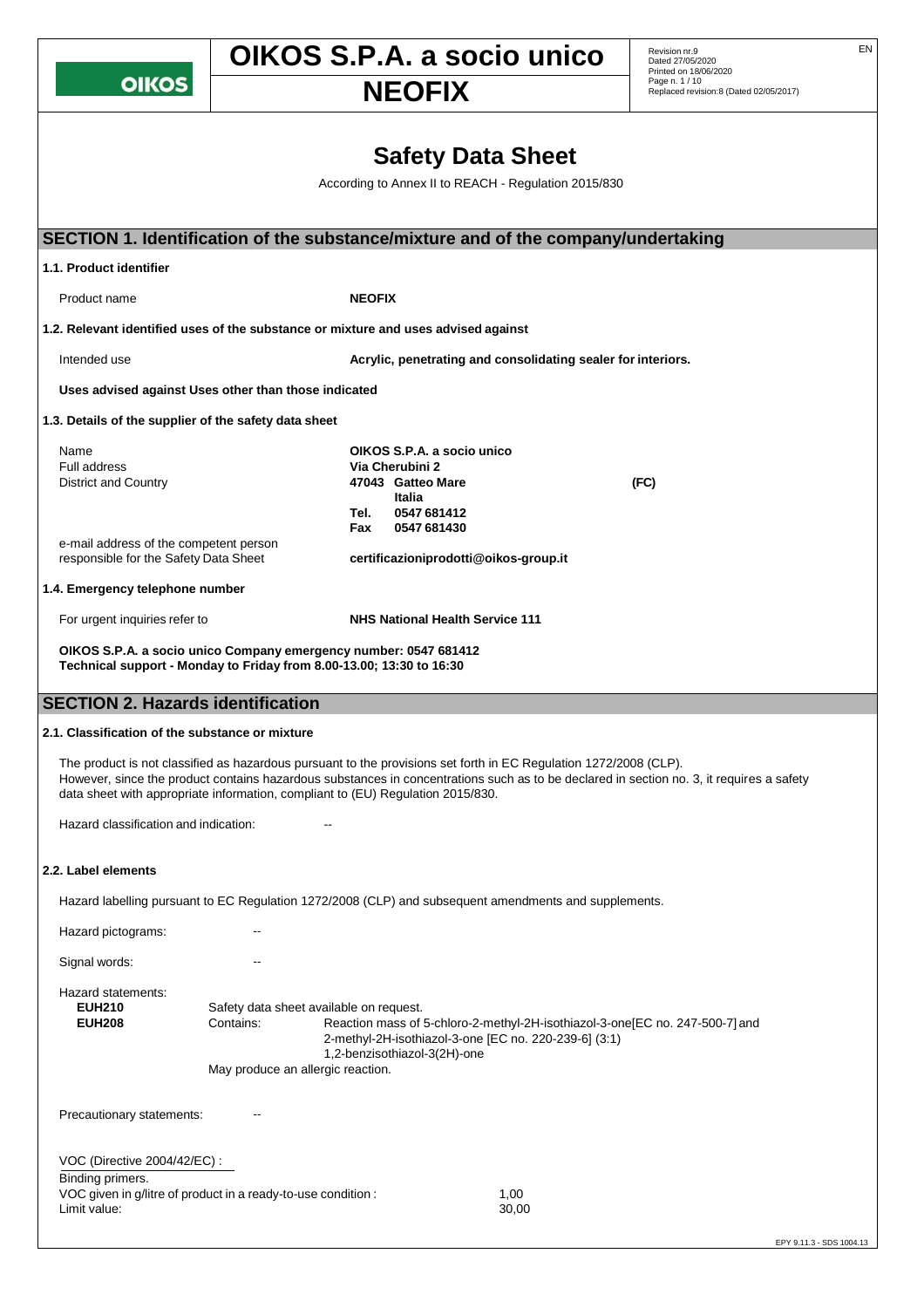

#### **SECTION 2. Hazards identification** ... / >>

#### **2.3. Other hazards**

On the basis of available data, the product does not contain any PBT or vPvB in percentage greater than 0,1%.

#### **SECTION 3. Composition/information on ingredients**

#### **3.2. Mixtures**

| Contains:             |                              |                     |                                                                                                                                                                                                         |
|-----------------------|------------------------------|---------------------|---------------------------------------------------------------------------------------------------------------------------------------------------------------------------------------------------------|
| <b>Identification</b> | $x =$ Conc. %                |                     | Classification 127212008 (CLP)                                                                                                                                                                          |
|                       | 1,2-benzisothiazol-3(2H)-one |                     |                                                                                                                                                                                                         |
| CAS                   | 2634-33-5                    | $0.01 \le x < 0.03$ | Acute Tox. 2 H330, Acute Tox. 4 H302, Eye Dam. 1 H318, Skin Irrit. 2 H315,<br>Skin Sens. 1 H317, Aquatic Acute 1 H400 M=1, Aquatic Chronic 2 H411                                                       |
| EC.                   | 220-120-9                    |                     |                                                                                                                                                                                                         |
| <b>INDEX</b>          | 613-088-00-6                 |                     |                                                                                                                                                                                                         |
| Reg. no.              | 01-2120761540-60             |                     |                                                                                                                                                                                                         |
|                       |                              |                     | Reaction mass of 5-chloro-2-methyl-2H-isothiazol-3-one [EC no. 247-500-7] and 2-methyl-2H-isothiazol-3-one [EC no. 220-239-6]                                                                           |
| (3:1)                 |                              |                     |                                                                                                                                                                                                         |
| CAS                   | 55965-84-9                   |                     | $0.0014 \le x < 0.0014$ Acute Tox. 1 H330, Acute Tox. 2 H310, Acute Tox. 3 H301, Skin Corr. 1B H314,<br>Eye Dam. 1 H318, Skin Sens. 1 H317, Aquatic Acute 1 H400 M=100,<br>Aquatic Chronic 1 H410 M=100 |
| EC.                   | 611-341-5                    |                     |                                                                                                                                                                                                         |
| <b>INDEX</b>          | 613-167-00-5                 |                     |                                                                                                                                                                                                         |
| Reg. no.              | 01-2120764691-48             |                     |                                                                                                                                                                                                         |

The full wording of hazard (H) phrases is given in section 16 of the sheet.

#### **SECTION 4. First aid measures**

#### **4.1. Description of first aid measures**

EYES: Remove contact lenses, if present. Wash immediately with plenty of water for at least 30-60 minutes, opening the eyelids fully. Get medical advice/attention.

SKIN: Remove contaminated clothing. Rinse skin with a shower immediately. Get medical advice/attention.

INGESTION: Have the subject drink as much water as possible. Get medical advice/attention. Do not induce vomiting unless explicitly authorised by a doctor.

INHALATION: Get medical advice/attention immediately. Remove victim to fresh air, away from the accident scene. If the subject stops breathing, administer artificial respiration. Take suitable precautions for rescue workers.

#### **4.2. Most important symptoms and effects, both acute and delayed**

Specific information on symptoms and effects caused by the product are unknown.

#### **4.3. Indication of any immediate medical attention and special treatment needed**

Information not available

#### **SECTION 5. Firefighting measures**

#### **5.1. Extinguishing media**

SUITABLE EXTINGUISHING EQUIPMENT The extinguishing equipment should be of the conventional kind: carbon dioxide, foam, powder and water spray. UNSUITABLE EXTINGUISHING EQUIPMENT None in particular.

#### **5.2. Special hazards arising from the substance or mixture**

HAZARDS CAUSED BY EXPOSURE IN THE EVENT OF FIRE Do not breathe combustion products.

#### **5.3. Advice for firefighters**

GENERAL INFORMATION

Use jets of water to cool the containers to prevent product decomposition and the development of substances potentially hazardous for health. Always wear full fire prevention gear. Collect extinguishing water to prevent it from draining into the sewer system. Dispose of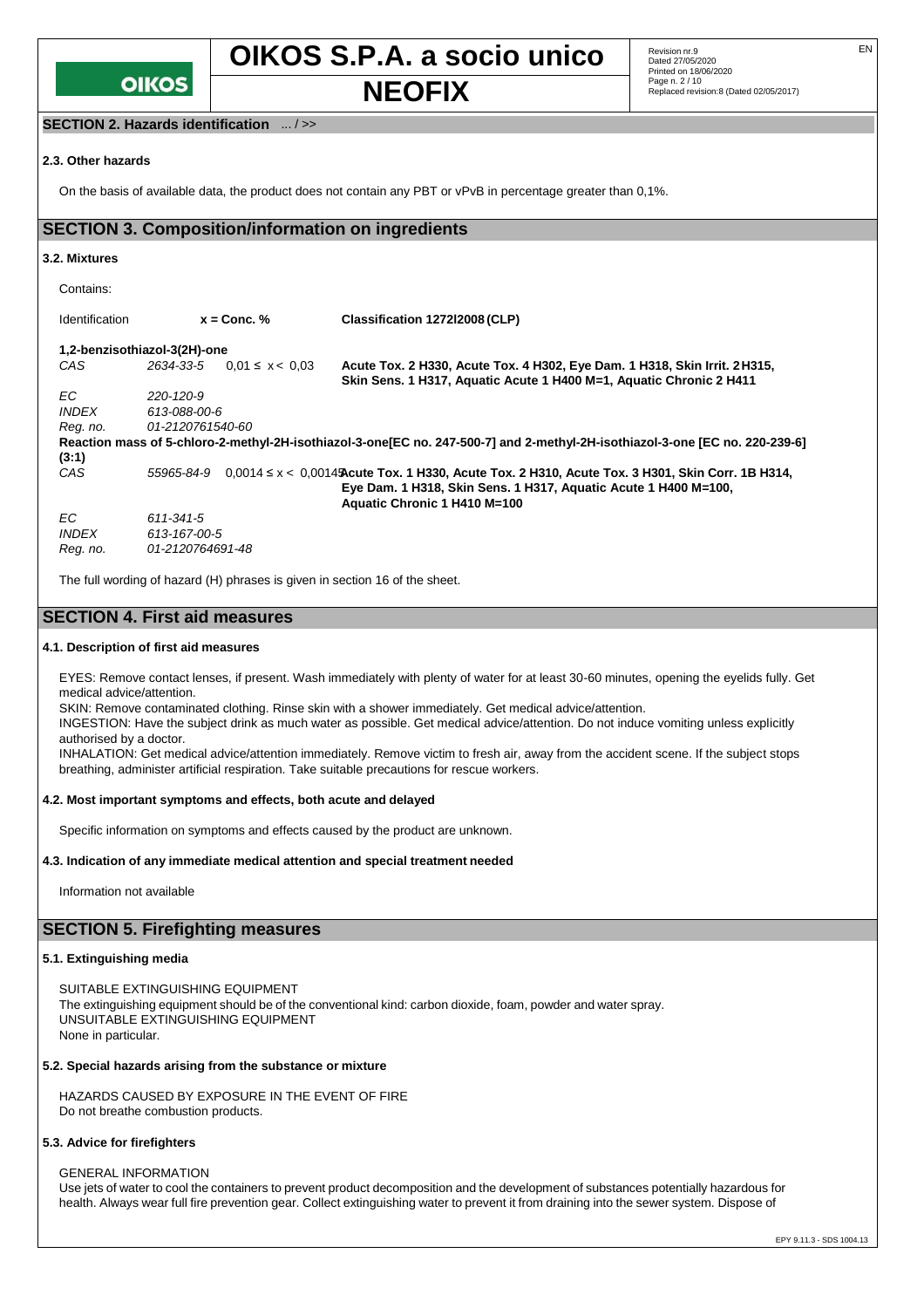

contaminated water used for extinction and the remains of the fire according to applicable regulations.SPECIAL PROTECTIVE EQUIPMENT FOR FIRE-FIGHTERS

Normal fire fighting clothing i.e. fire kit (BS EN 469), gloves (BS EN 659) and boots (HO specification A29 and A30) in combination with self-contained open circuit positive pressure compressed air breathing apparatus (BS EN137).

#### **SECTION 6. Accidental release measures**

#### **6.1. Personal precautions, protective equipment and emergency procedures**

Block the leakage if there is no hazard.

Wear suitable protective equipment (including personal protective equipment referred to under Section 8 of the safety data sheet) to prevent any contamination of skin, eyes and personal clothing. These indications apply for both processing staff and those involved in emergency procedures.

#### **6.2. Environmental precautions**

The product must not penetrate into the sewer system or come into contact with surface water or ground water.

#### **6.3. Methods and material for containment and cleaning up**

Collect the leaked product into a suitable container. Evaluate the compatibility of the container to be used, by checking section 10. Absorb the remainder with inert absorbent material.

Make sure the leakage site is well aired. Contaminated material should be disposed of in compliance with the provisions set forth in point 13.

#### **6.4. Reference to other sections**

Any information on personal protection and disposal is given in sections 8 and 13.

### **SECTION 7. Handling and storage**

#### **7.1. Precautions for safe handling**

Before handling the product, consult all the other sections of this material safety data sheet. Avoid leakage of the product into the environment. Do not eat, drink or smoke during use. Remove any contaminated clothes and personal protective equipment before entering places in which people eat.

#### **7.2. Conditions for safe storage, including any incompatibilities**

Store only in the original container. Store the containers sealed, in a well ventilated place, away from direct sunlight. Keep containers away from any incompatible materials, see section 10 for details.

#### **7.3. Specific end use(s)**

Information not available

#### **SECTION 8. Exposure controls/personal protection**

#### **8.1. Control parameters**

|                                                 |       |                      |         | 1,2-benzisothiazol-3(2H)-one |                    |          |         |          |
|-------------------------------------------------|-------|----------------------|---------|------------------------------|--------------------|----------|---------|----------|
| <b>Predicted no-effect concentration - PNEC</b> |       |                      |         |                              |                    |          |         |          |
| Normal value in fresh water                     |       |                      |         |                              |                    | 4,03     | µg/l    |          |
| Normal value in marine water                    |       |                      |         |                              |                    | 403      | ng/l    |          |
| Normal value for fresh water sediment           |       |                      |         |                              |                    | 49,9     | µg/kg   |          |
| Normal value for marine water sediment          |       |                      |         |                              |                    | 4,99     | µg/kg   |          |
| Normal value of STP microorganisms              |       |                      |         |                              |                    | 1,03     | mg/l    |          |
| Health - Derived no-effect level - DNEL I DMEL  |       |                      |         |                              |                    |          |         |          |
|                                                 |       | Effects on consumers |         |                              | Effects on workers |          |         |          |
| Route of exposure                               | Acute | Acute                | Chronic | Chronic                      | Acute              | Acute    | Chronic | Chronic  |
|                                                 | local | systemic             | local   | systemic                     | local              | systemic | local   | systemic |
| <b>Inhalation</b>                               |       |                      |         | 1,2                          |                    |          |         | 6,81     |
|                                                 |       |                      |         | mg/m3                        |                    |          |         | mg/m3    |
| <b>Skin</b>                                     |       |                      |         | 345                          |                    |          |         | 966      |
|                                                 |       |                      |         | µg/kg bw/d                   |                    |          |         | µg/kg    |
|                                                 |       |                      |         |                              |                    |          |         | bw/d     |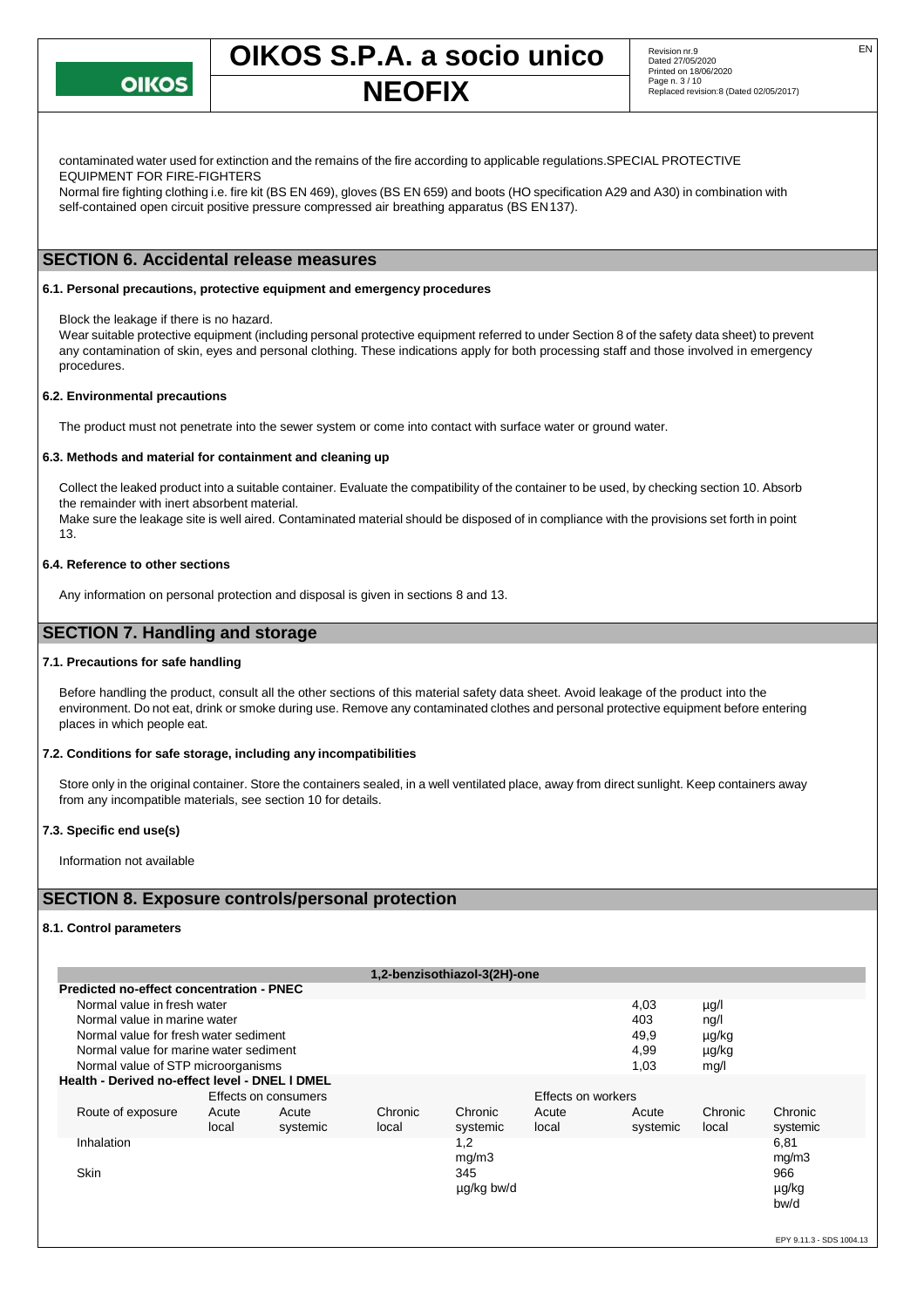

#### **SECTION 8. Exposure controls/personal protection** ... / >>

| Reaction mass of 5-chloro-2-methyl-2H-isothiazol-3-one [EC no. 247-500-7] and 2-methyl-2H-isothiazol-3-one [EC no. |                                                        |            |               |                    |               |            |               |            |
|--------------------------------------------------------------------------------------------------------------------|--------------------------------------------------------|------------|---------------|--------------------|---------------|------------|---------------|------------|
| 220-239-6] (3:1)                                                                                                   |                                                        |            |               |                    |               |            |               |            |
| <b>Predicted no-effect concentration - PNEC</b>                                                                    |                                                        |            |               |                    |               |            |               |            |
| Normal value in fresh water                                                                                        |                                                        |            |               |                    |               | 3,39       | $\mu$ g/l     |            |
| Normal value in marine water                                                                                       |                                                        |            |               |                    |               | 3,39       | $\mu$ g/l     |            |
| Normal value for fresh water sediment                                                                              |                                                        |            |               |                    |               | 27         | µg/kg         |            |
| Normal value for marine water sediment                                                                             |                                                        |            |               |                    |               | 27         | µg/kg         |            |
|                                                                                                                    | Normal value of STP microorganisms<br>230<br>$\mu$ g/l |            |               |                    |               |            |               |            |
|                                                                                                                    | Health - Derived no-effect level - DNEL I DMEL         |            |               |                    |               |            |               |            |
|                                                                                                                    | Effects on consumers                                   |            |               | Effects on workers |               |            |               |            |
| Route of exposure                                                                                                  | Acute                                                  | Acute      | Chronic       | Chronic            | Acute         | Acute      | Chronic       | Chronic    |
|                                                                                                                    | local                                                  | systemic   | local         | systemic           | local         | systemic   | local         | systemic   |
| Oral                                                                                                               |                                                        | 110        |               | 90                 |               |            |               |            |
|                                                                                                                    |                                                        | ug/kg bw/d |               | ug/kg bw/d         |               |            |               |            |
| Inhalation                                                                                                         | 40                                                     | <b>NPI</b> | 20            | <b>NPI</b>         | 40            | <b>NPI</b> | 20            | <b>NPI</b> |
|                                                                                                                    | $\mu$ g/m $3$                                          |            | $\mu$ g/m $3$ |                    | $\mu$ g/m $3$ |            | $\mu$ g/m $3$ |            |
| Skin                                                                                                               |                                                        | <b>NPI</b> | <b>NPI</b>    | <b>NPI</b>         |               | <b>NPI</b> | <b>NPI</b>    | <b>NPI</b> |

VND = hazard identified but no DNEL/PNEC available ; NEA = no exposure expected ; NPI = no hazard identified.

#### **8.2. Exposure controls**

As the use of adequate technical equipment must always take priority over personal protective equipment, make sure that the workplace is well aired through effective local aspiration.

When choosing personal protective equipment, ask your chemical substance supplier for advice.

Personal protective equipment must be CE marked, showing that it complies with applicable standards.

HAND PROTECTION

Protect hands with category III work gloves (see standard EN 374).

The following should be considered when choosing work glove material: compatibility, degradation, failure time and permeability.

The work gloves' resistance to chemical agents should be checked before use, as it can be unpredictable. The gloves' wear time depends on the duration and type of use.

SKIN PROTECTION

Wear category I professional long-sleeved overalls and safety footwear (see Regulation 2016/425 and standard EN ISO 20344). Wash body with soap and water after removing protective clothing.

EYE PROTECTION

Wear airtight protective goggles (see standard EN 166).

RESPIRATORY PROTECTION

If the threshold value (e.g. TLV-TWA) is exceeded for the substance or one of the substances present in the product, use a mask with a type B filter whose class (1, 2 or 3) must be chosen according to the limit of use concentration. (see standard EN 14387). In the presence of gases or vapours of various kinds and/or gases or vapours containing particulate (aerosol sprays, fumes, mists, etc.) combined filters are required.

Respiratory protection devices must be used if the technical measures adopted are not suitable for restricting the worker's exposure to the threshold values considered. The protection provided by masks is in any case limited.

If the substance considered is odourless or its olfactory threshold is higher than the corresponding TLV-TWA and in the case of an emergency, wear open-circuit compressed air breathing apparatus (in compliance with standard EN 137) or external air-intake breathing apparatus (in compliance with standard EN 138). For a correct choice of respiratory protection device, see standard EN 529. ENVIRONMENTAL EXPOSURE CONTROLS

The emissions generated by manufacturing processes, including those generated by ventilation equipment, should be checked to ensure compliance with environmental standards.

#### **SECTION 9. Physical and chemical properties**

#### **9.1. Information on basic physical and chemical properties**

| <b>Properties</b>                |        | Value          | Information |
|----------------------------------|--------|----------------|-------------|
| Appearance                       |        | liquid         |             |
| Colour                           |        | white          |             |
| Odour                            |        | Feeble         |             |
| Odour threshold                  |        | Not available  |             |
| рH                               |        | 7-8            |             |
| Melting point / freezing point   |        | Not available  |             |
| Initial boiling point            | $\geq$ | °C<br>100      |             |
| Boiling range                    |        | Not available  |             |
| Flash point                      |        | Not applicable |             |
| <b>Evaporation Rate</b>          |        | Not available  |             |
| Flammability of solids and gases |        | not flammable  |             |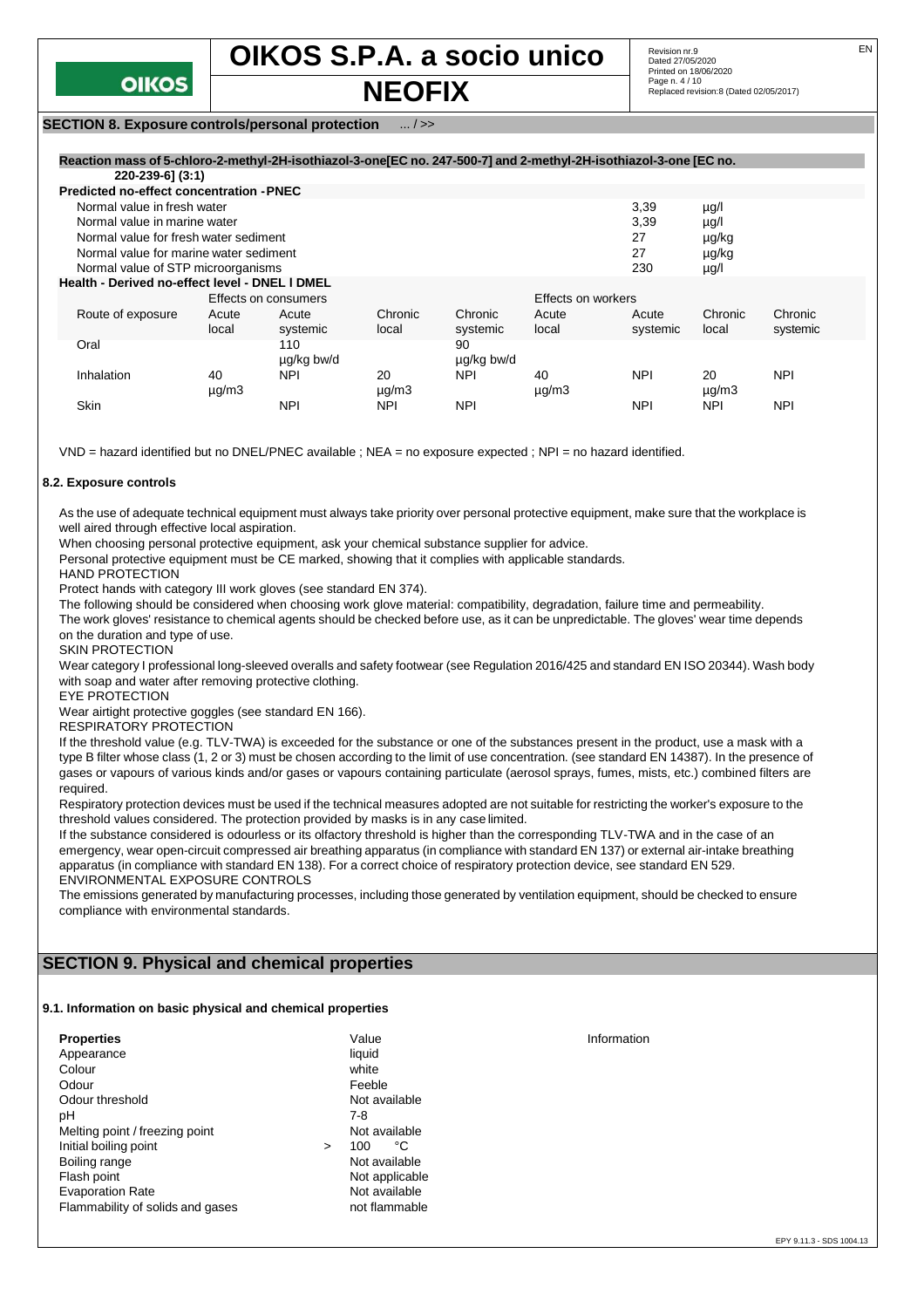## **NEOFIX** Page n. 5/10<br>Replaced revision:8 (Dated 02/05/2017)

#### **SECTION 9. Physical and chemical properties** ... / >>

| Lower inflammability limit             | Not a  |
|----------------------------------------|--------|
| Upper inflammability limit             | Not a  |
| Lower explosive limit                  | Not a  |
| Upper explosive limit                  | Not a  |
| Vapour pressure                        | Not a  |
| Vapour density                         | Not a  |
| Relative density                       | 1      |
| Solubility                             | Mixat  |
| Partition coefficient: n-octanol/water | Not a  |
| Auto-ignition temperature              | Not a  |
| Decomposition temperature              | Not a  |
| Viscositv                              | fluido |
| <b>Explosive properties</b>            | not ap |
| Oxidising properties                   | not ap |
|                                        |        |

Not applicable Not applicable Not applicable Not applicable Not available Not available Mixable in water Not available Not applicable Not available<br>fluido not applicable not applicable

#### **9.2. Other information**

VOC (Directive 2010/75/EC) :

Information not available

#### **SECTION 10. Stability and reactivity**

#### **10.1. Reactivity**

There are no particular risks of reaction with other substances in normal conditions of use.

#### **10.2. Chemical stability**

The product is stable in normal conditions of use and storage.

#### **10.3. Possibility of hazardous reactions**

No hazardous reactions are foreseeable in normal conditions of use and storage.

#### **10.4. Conditions to avoid**

None in particular. However the usual precautions used for chemical products should be respected.

#### **10.5. Incompatible materials**

Information not available

#### **10.6. Hazardous decomposition products**

Information not available

#### **SECTION 11. Toxicological information**

In the absence of experimental data for the product itself, health hazards are evaluated according to the properties of the substances it contains, using the criteria specified in the applicable regulation for classification. It is therefore necessary to take into account the concentration of the individual hazardous substances indicated in section 3, to evaluate the toxicological effects of exposure to the product.

#### **11.1. Information on toxicological effects**

Metabolism, toxicokinetics, mechanism of action and other information

Information not available

Information on likely routes of exposure

Information not available

Delayed and immediate effects as well as chronic effects from short and long-term exposure

Information not available

Interactive effects

Revision nr.9<br>Dated 27/05/2020 Printed on 18/06/2020<br>Page n. 5 / 10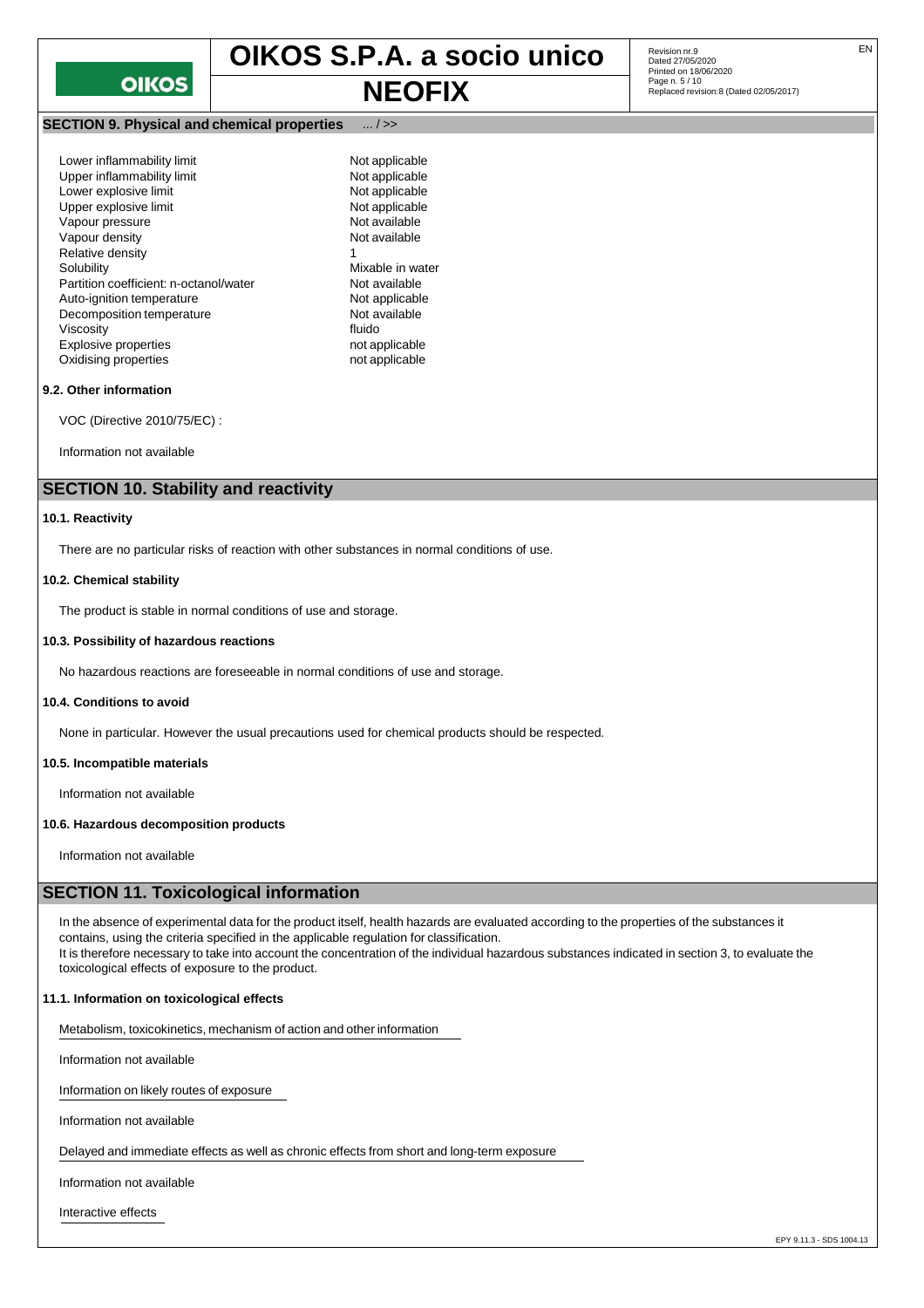

**SECTION 11. Toxicological information** ... / >>

Revision nr.9<br>Dated 27/05/2020 Printed on 18/06/2020<br>Page n. 6 / 10 **NEOFIX** Page n. 6/10<br>Replaced revision:8 (Dated 02/05/2017)

Information not available

#### ACUTE TOXICITY

LC50 (Inhalation) of the mixture: Not classified (no significant component) LD50 (Oral) of the mixture:  $\blacksquare$  Not classified (no significant component) LD50 (Dermal) of the mixture:  $\blacksquare$  Not classified (no significant component)

Reaction mass of 5-chloro-2-methyl-2H-isothiazol-3-one[EC no. 247-500-7] and 2-methyl-2H-isothiazol-3-one [EC no. 220-239-6] (3:1)<br>LD50 (Oral)  $>64$  mg/kg bw 64-561 (rat) LD50 (Dermal) 1008 mg/kg bw (rat) LC50 (Inhalation) > 171 mg/m3 171-2360 (rat)

1,2-benzisothiazol-3(2H)-one

LD50 (Oral) > 490 mg/kg bw 490-670 (rat)  $2000$  mg/kg bw (rat)

#### SKIN CORROSION / IRRITATION

Does not meet the classification criteria for this hazard class

#### SERIOUS EYE DAMAGE / IRRITATION

Does not meet the classification criteria for this hazard class

#### RESPIRATORY OR SKIN SENSITISATION

#### May produce an allergic reaction.

Contains: Reaction mass of 5-chloro-2-methyl-2H-isothiazol-3-one[EC no. 247-500-7] and 2-methyl-2H-isothiazol-3-one [EC no. 220-239-6] (3:1) 1,2-benzisothiazol-3(2H)-one

#### GERM CELL MUTAGENICITY

Does not meet the classification criteria for this hazard class

#### CARCINOGENICITY

Does not meet the classification criteria for this hazard class

#### REPRODUCTIVE TOXICITY

Does not meet the classification criteria for this hazard class

#### STOT - SINGLE EXPOSURE

Does not meet the classification criteria for this hazard class

#### STOT - REPEATED EXPOSURE

Does not meet the classification criteria for this hazard class

#### ASPIRATION HAZARD

Does not meet the classification criteria for this hazard class

#### **SECTION 12. Ecological information**

No specific data are available for this product. Handle it according to good working practices. Avoid littering. Do not contaminate soil and waterways. Inform the competent authorities, should the product reach waterways or contaminate soil or vegetation. Please take all the proper measures to reduce harmful effects on aquifers.

**12.1. Toxicity**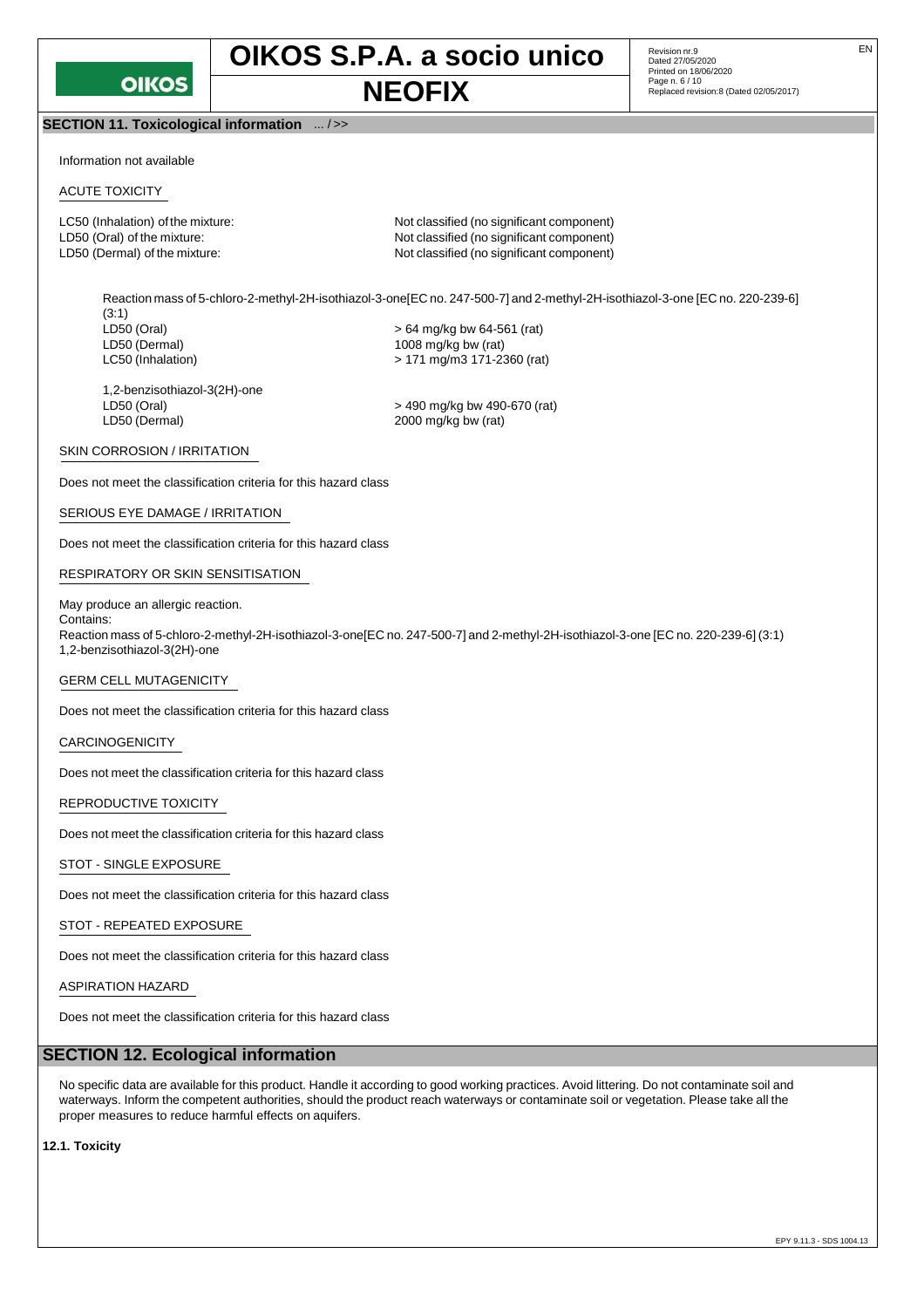

Revision nr.9<br>Dated 27/05/2020 Printed on 18/06/2020<br>Page n. 7 / 10 **NEOFIX** Page n. 7/10 **Page n. 7/10 Replaced revision:8 (Dated 02/05/2017)** 

#### **SECTION 12. Ecological information** ... / >>

| Reaction mass of 5-chloro-2-methyl-2H-isothiazol-3-one[EC no. 247-500-7] and 2-methyl-2H-isothiazol-3-one [EC no. 220-239-6] (3:1) |
|------------------------------------------------------------------------------------------------------------------------------------|
| > 190 µg/l 190-330                                                                                                                 |
| $> 7 \mu g/l$ 7-160                                                                                                                |
| $> 6.3$ µg/l 6.3-27.3                                                                                                              |
| 46.4 µg/l 35 days                                                                                                                  |
| $> 111 \mu q/l 11.1 - 1050$                                                                                                        |
|                                                                                                                                    |
| $> 2,15$ mg/l 2,15-22                                                                                                              |
| $> 2.9$ mg/l 2.9-2.94                                                                                                              |
| > 70 µg/l 70-150                                                                                                                   |
| $>$ 40.3 µg/l 40-55                                                                                                                |
|                                                                                                                                    |

#### **12.2. Persistence and degradability**

Reaction mass of 5-chloro-2-methyl-2H-isothiazol-3-one[EC no. 247-500-7] and 2-methyl-2H-isothiazol-3-one [EC no. 220-239-6] (3:1) Rapidly degradable

1,2-benzisothiazol-3(2H)-one Rapidly degradable

#### **12.3. Bioaccumulative potential**

Information not available

#### **12.4. Mobility in soil**

Information not available

#### **12.5. Results of PBT and vPvB assessment**

On the basis of available data, the product does not contain any PBT or vPvB in percentage greater than 0,1%.

#### **12.6. Other adverse effects**

Information not available

#### **SECTION 13. Disposal considerations**

#### **13.1. Waste treatment methods**

Reuse, when possible. Neat product residues should be considered special non-hazardous waste. Disposal must be performed through an authorised waste management firm, in compliance with national and local regulations. CONTAMINATED PACKAGING Contaminated packaging must be recovered or disposed of in compliance with national waste management regulations.

#### **SECTION 14. Transport information**

The product is not dangerous under current provisions of the Code of International Carriage of Dangerous Goods by Road (ADR) and by Rail (RID), of the International Maritime Dangerous Goods Code (IMDG), and of the International Air Transport Association (IATA) regulations.

**14.1. UN number**

Not applicable **14.2. UN proper shipping name**

Not applicable **14.3. Transport hazard class(es)**

Not applicable **14.4. Packing group**

Not applicable **14.5. Environmental hazards**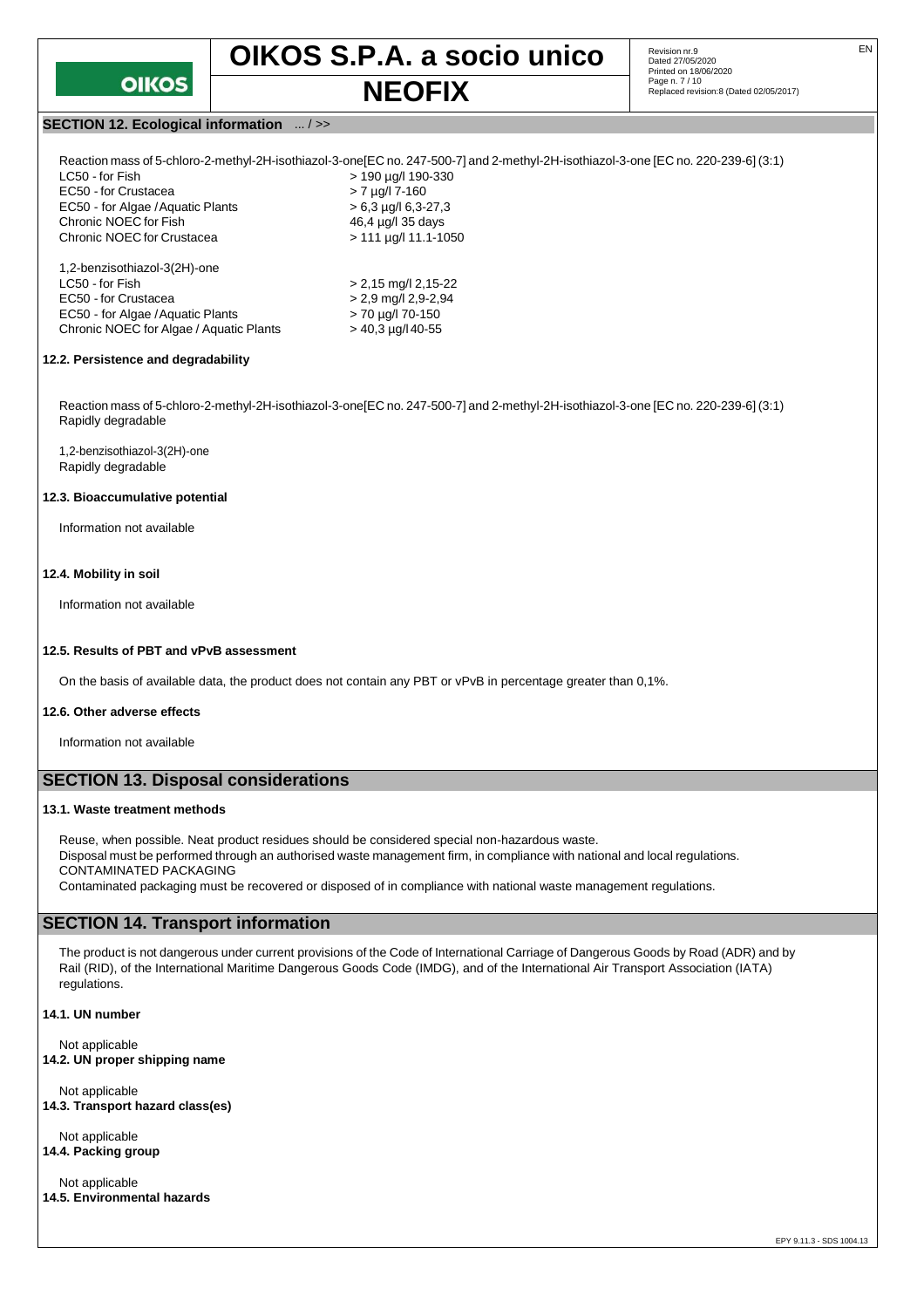

Revision nr.9<br>Dated 27/05/2020 Printed on 18/06/2020<br>Page n. 8 / 10 **NEOFIX** Page n. 8/10 **Neglaced revision:8** (Dated 02/05/2017)

**SECTION 14. Transport information** ... / >>

Not applicable **14.6. Special precautions for user**

Not applicable

**14.7. Transport in bulk according to Annex II of Marpol and the IBC Code**

Information not relevant

### **SECTION 15. Regulatory information**

**15.1. Safety, health and environmental regulationsllegislation specific for the substance or mixture**

Seveso Category - Directive 2012/18/EC: None

Restrictions relating to the product or contained substances pursuant to Annex XVII to EC Regulation 1907/2006 **None** 

Substances in Candidate List (Art. 59 REACH)

On the basis of available data, the product does not contain any SVHC in percentage greater than 0,1%.

Substances subject to authorisation (Annex XIV REACH)

None

Substances subject to exportation reporting pursuant to (EC) Reg. 649/2012:

None

Substances subject to the Rotterdam Convention:

None

Substances subject to the Stockholm Convention:

None

Healthcare controls Information not available

VOC (Directive 2004/42/EC) : Binding primers.

German regulation on the classification of substances hazardous to water (AwSV, vom 18. April 2017) WGK 1: Low hazard to waters

#### **15.2. Chemical safety assessment**

A chemical safety assessment has not been performed for the preparation/for the substances indicated in section 3.

#### **SECTION 16. Other information**

Text of hazard (H) indications mentioned in section 2-3 of the sheet:

| <b>Acute Tox. 1</b>      | Acute toxicity, category 1                                         |
|--------------------------|--------------------------------------------------------------------|
| <b>Acute Tox. 2</b>      | Acute toxicity, category 2                                         |
| Acute Tox. 3             | Acute toxicity, category 3                                         |
| <b>Acute Tox. 4</b>      | Acute toxicity, category 4                                         |
| Skin Corr. 1B            | Skin corrosion, category 1B                                        |
| Eye Dam. 1               | Serious eye damage, category 1                                     |
| Skin Irrit. 2            | Skin irritation, category 2                                        |
| <b>Skin Sens. 1</b>      | Skin sensitization, category 1                                     |
| <b>Aquatic Acute 1</b>   | Hazardous to the aquatic environment, acute toxicity, category 1   |
| <b>Aquatic Chronic 1</b> | Hazardous to the aquatic environment, chronic toxicity, category 1 |
| <b>Aquatic Chronic 2</b> | Hazardous to the aquatic environment, chronic toxicity, category 2 |
| H330                     | Fatal if inhaled.                                                  |
| H310                     | Fatal in contact with skin.                                        |
| H330                     | Fatal if inhaled.                                                  |
| H301                     | Toxic if swallowed.                                                |
| H302                     | Harmful if swallowed.                                              |
| H314                     | Causes severe skin burns and eye damage.                           |
| H318                     | Causes serious eye damage.                                         |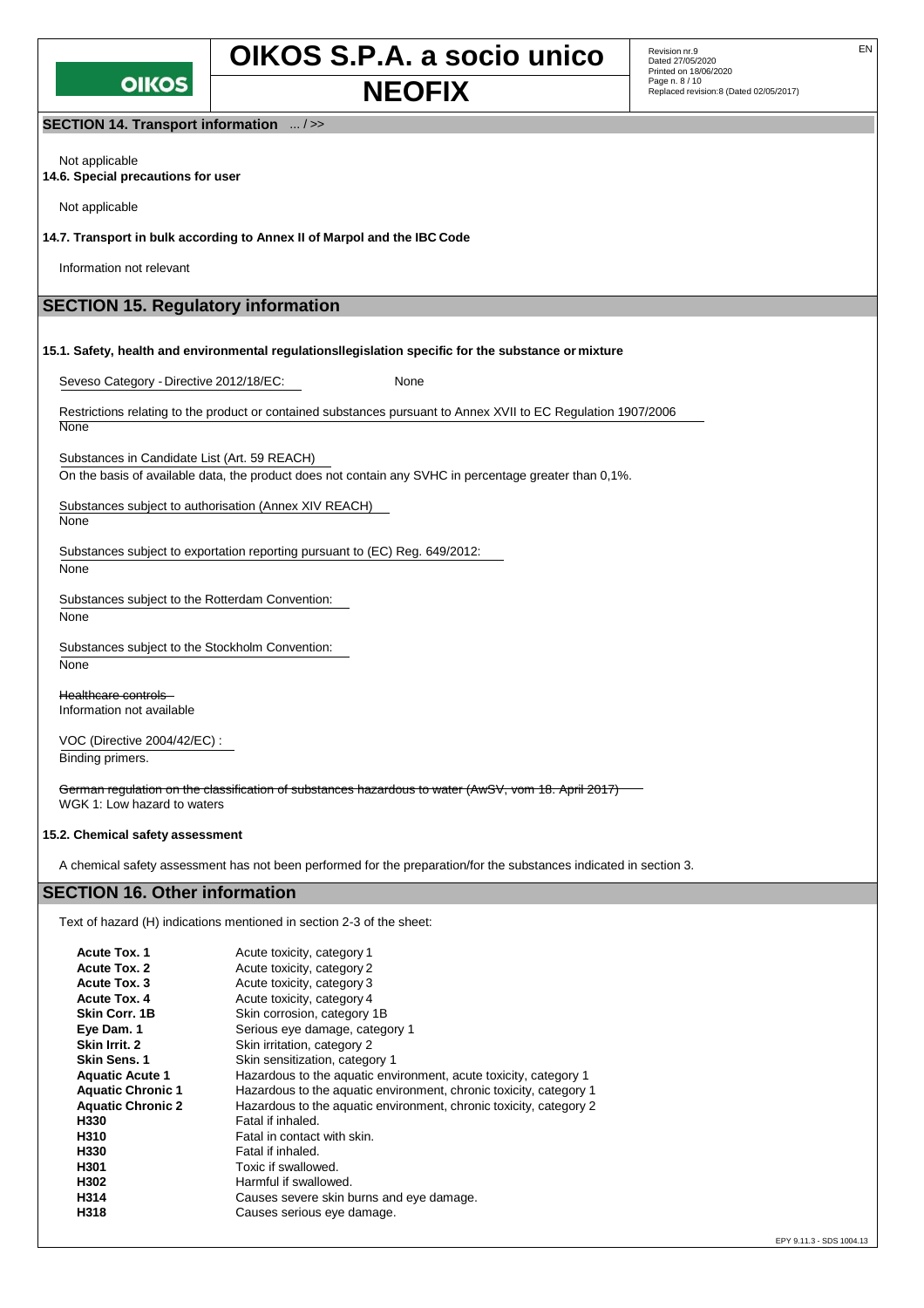## **OIKOS**

# **OIKOS S.P.A. a socio unico** Revision nr.9

Revision nr.9<br>Dated 27/05/2020 Printed on 18/06/2020<br>Page n. 9 / 10 **NEOFIX** Page n. 9/10 **Replaced revision:8 (Dated 02/05/2017)** 

#### **SECTION 16. Other information** ... / >>

| H315          | Causes skin irritation.                               |
|---------------|-------------------------------------------------------|
| H317          | May cause an allergic skin reaction.                  |
| H400          | Very toxic to aquatic life.                           |
| H410          | Very toxic to aquatic life with long lasting effects. |
| H411          | Toxic to aquatic life with long lasting effects.      |
| <b>EUH210</b> | Safety data sheet available on request.               |
|               |                                                       |

LEGEND:

- ADR: European Agreement concerning the carriage of Dangerous goods by Road
- CAS NUMBER: Chemical Abstract Service Number
- CE50: Effective concentration (required to induce a 50% effect)
- CE NUMBER: Identifier in ESIS (European archive of existing substances)
- CLP: EC Regulation 1272/2008
- DNEL: Derived No Effect Level
- EmS: Emergency Schedule
- GHS: Globally Harmonized System of classification and labeling of chemicals
- IATA DGR: International Air Transport Association Dangerous Goods Regulation
- IC50: Immobilization Concentration 50%
- IMDG: International Maritime Code for dangerous goods
- IMO: International Maritime Organization
- INDEX NUMBER: Identifier in Annex VI of CLP
- LC50: Lethal Concentration 50%
- LD50: Lethal dose 50%
- OEL: Occupational Exposure Level
- PBT: Persistent bioaccumulative and toxic as REACH Regulation
- PEC: Predicted environmental Concentration
- PEL: Predicted exposure level
- PNEC: Predicted no effect concentration
- REACH: EC Regulation 1907/2006
- RID: Regulation concerning the international transport of dangerous goods by train
- TLV: Threshold Limit Value
- TLV CEILING: Concentration that should not be exceeded during any time of occupationalexposure.
- TWA STEL: Short-term exposure limit
- TWA: Time-weighted average exposure limit
- VOC: Volatile organic Compounds
- vPvB: Very Persistent and very Bioaccumulative as for REACH Regulation
- WGK: Water hazard classes (German).

#### GENERAL BIBLIOGRAPHY

- 1. Regulation (EC) 1907/2006 (REACH) of the European Parliament
- 2. Regulation (EC) 1272/2008 (CLP) of the European Parliament
- 3. Regulation (EU) 790/2009 (I Atp. CLP) of the European Parliament
- 4. Regulation (EU) 2015/830 of the European Parliament
- 5. Regulation (EU) 286/2011 (II Atp. CLP) of the European Parliament
- 6. Regulation (EU) 618/2012 (III Atp. CLP) of the European Parliament
- 7. Regulation (EU) 487/2013 (IV Atp. CLP) of the European Parliament
- 8. Regulation (EU) 944/2013 (V Atp. CLP) of the European Parliament
- 9. Regulation (EU) 605/2014 (VI Atp. CLP) of the European Parliament
- 10. Regulation (EU) 2015/1221 (VII Atp. CLP) of the European Parliament
- 11. Regulation (EU) 2016/918 (VIII Atp. CLP) of the European Parliament
- 12. Regulation (EU) 2016/1179 (IX Atp. CLP)
- 13. Regulation (EU) 2017/776 (X Atp. CLP)
- 14. Regulation (EU) 2018/669 (XI Atp. CLP)
- 15. Regulation (EU) 2018/1480 (XIII Atp. CLP)
- 16. Regulation (EU) 2019/521 (XII Atp. CLP)
- The Merck Index. 10th Edition
- Handling Chemical Safety
- INRS Fiche Toxicologique (toxicological sheet)
- Patty Industrial Hygiene and Toxicology
- N.I. Sax Dangerous properties of Industrial Materials-7, 1989 Edition
- IFA GESTIS website
- ECHA website
- Database of SDS models for chemicals Ministry of Health and ISS (Istituto Superiore di Sanità) Italy

Note for users: